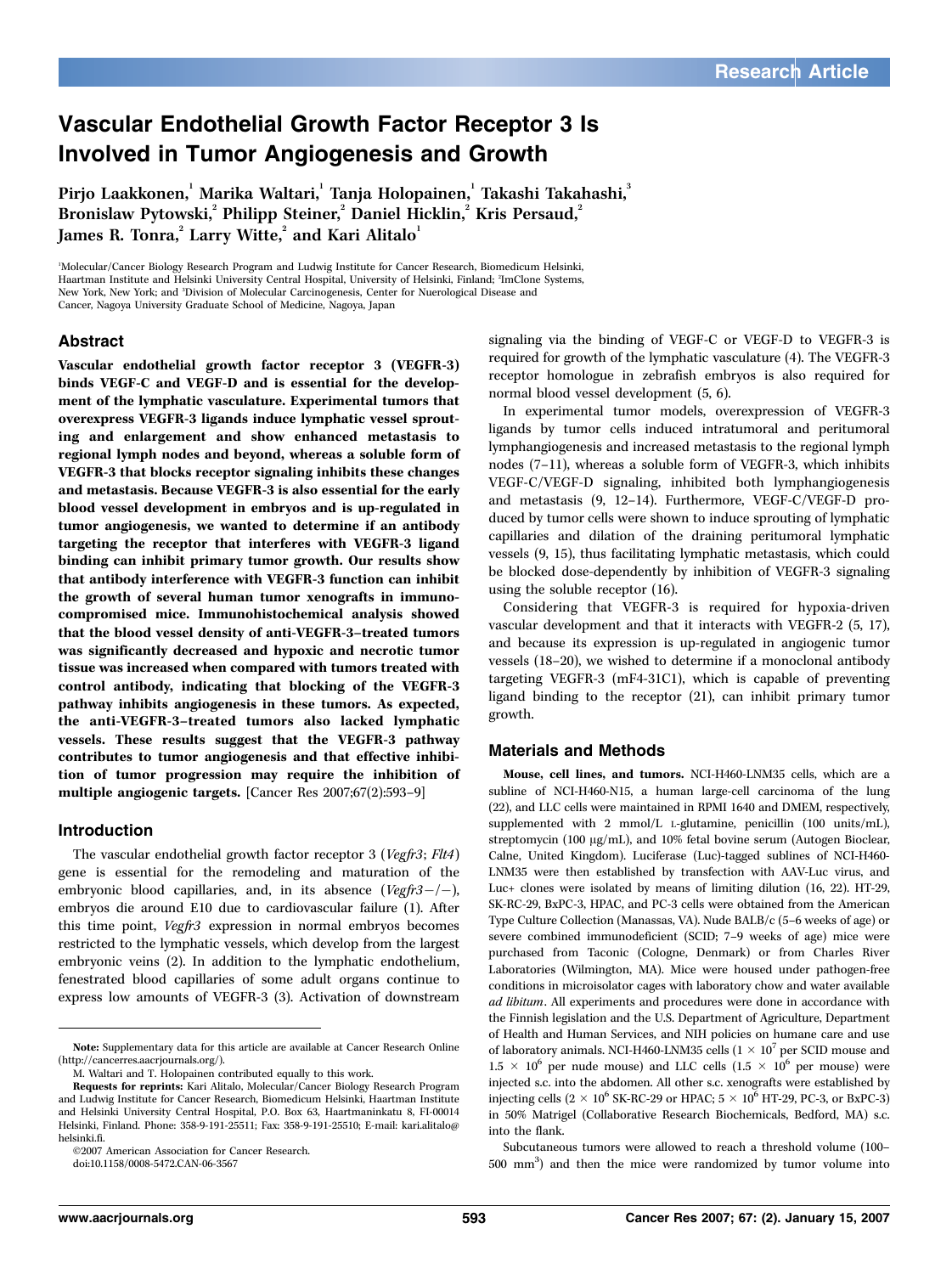# Table 1. VEGF-C, VEGF-A, and VEGFR-3 expression by tumor cell lines

| Tumor type       | Cell line             | Ligand concentration |                |                       | Receptor (VEGFR-3)* |
|------------------|-----------------------|----------------------|----------------|-----------------------|---------------------|
|                  |                       | $VEGF-C^{\dagger}$   | $F^{\ddagger}$ | $VEGF-A$ <sup>†</sup> |                     |
| Epidermoid       | A431                  | 500                  |                | 5,787                 | $\bf{l}$            |
| <b>Breast</b>    | DU4475                | $\boldsymbol{0}$     |                | $150\,$               | $\bf{l}$            |
|                  | $MCF-7$               | $\boldsymbol{0}$     |                | 850                   | $\bf{l}$            |
|                  | MDA-MB-231            | 2,200                | 1/6            | 3,263                 | $\bf{l}$            |
|                  | MDA-MB-435            | $\boldsymbol{0}$     |                | 3,150                 | $\bf{l}$            |
|                  | MDA-MB-468            | $\boldsymbol{0}$     |                | 15,000                | $\bf{l}$            |
|                  | MDA-MB-435 LM2        | $\boldsymbol{0}$     |                | 1,180                 | $\bf{l}$            |
| Gastrointestinal | CaCo <sub>2</sub>     | $\boldsymbol{0}$     |                | 250                   | $\bf{l}$            |
|                  | Colo205               | $\boldsymbol{0}$     |                | 4,500                 | $\bf{l}$            |
|                  | <b>DIFI</b>           | $\boldsymbol{0}$     |                | 700                   | $\bf{l}$            |
|                  | $DLD-1$               | $\boldsymbol{0}$     |                | 700                   | $\bf{l}$            |
|                  | <b>GEO</b>            | $\boldsymbol{0}$     | $0/12$         | 4,066                 | $\bf{l}$            |
|                  | $HCT-8$               | $\boldsymbol{0}$     |                | 2,900                 | $\bf{l}$            |
|                  | <b>HCT-116</b>        | $\boldsymbol{0}$     |                | 2,025                 | $\bf{l}$            |
|                  | HT-29                 | $\boldsymbol{0}$     |                | 1,348                 | $\bf{l}$            |
|                  | LoVo                  | $\boldsymbol{0}$     |                | 7,000                 | $\bf{l}$            |
|                  | T84                   | $\boldsymbol{0}$     |                | 7,137                 | $\bf{l}$            |
|                  | SW620                 | $\boldsymbol{0}$     |                | 203                   | $\bf{l}$            |
|                  | NCI-N87               | $\boldsymbol{0}$     |                | 1,443                 | $\bf{l}$            |
| Head and Neck    | Cal-27                | 6,729                |                | 5,000                 | $\bf{l}$            |
|                  | <b>FADU</b>           | 925                  | $3/3\,$        | 1,016                 | $\bf{l}$            |
|                  | Detroit 562           | 5,881                |                | 7,269                 | $\bf{l}$            |
| Leiomyosarcoma   | SK-LMS-1              | 6,286                | 1/1            | 6,657                 | $\bf{l}$            |
| Ovarian          | OVCAR5                | $\boldsymbol{0}$     |                | 3,090                 | $\bf{l}$            |
|                  | OVCAR8                | $\bf{0}$             | 1/4            | 359                   | 3                   |
|                  | <b>MDAH-2774</b>      | 2,000                |                | $\rm ND$              | $\bf{l}$            |
|                  | SKOV3                 | $\bf{0}$             |                | 481                   | $\bf{l}$            |
| Pancreatic       | $BxPC-3$              | $\boldsymbol{0}$     |                | 950                   | 1                   |
|                  | <b>HPAC</b>           | $\boldsymbol{0}$     | $1/3\,$        | 2,700                 | 1                   |
|                  | L3.7pL                | 324                  |                | 3,800                 | $\bf{l}$            |
| Prostate         | Du145                 | $\boldsymbol{0}$     |                | 550                   | $\bf{l}$            |
|                  | <b>LNCaP</b>          | $\boldsymbol{0}$     | 1/3            | 4,773                 | $\bf{l}$            |
|                  | $PC-3$                | 5,400                |                | 2,400                 | $\bf{l}$            |
| Renal            | A498                  | 380                  |                | 1,000                 | $\bf{l}$            |
|                  | Caki-1                | 800                  | $3/3\,$        | 450                   | 1                   |
|                  | <b>SK-RC-29</b>       | 1,333                |                | 30,400                | 1                   |
| <b>NSCLC</b>     | A549                  | 1,870                |                | 700                   | 1                   |
|                  | <b>NCI-H1650</b>      | $\boldsymbol{0}$     |                | 4,500                 | $\bf{l}$            |
|                  | $\rm NCI\text{-}H292$ | $\boldsymbol{0}$     |                | 4,750                 | 1                   |
|                  | <b>NCI-H460</b>       | 2,278                |                | 3,200                 | $\bf{l}$            |
|                  | <b>NCI-H441</b>       | $\boldsymbol{0}$     | 2/10           | 30,666                | $\bf{l}$            |
|                  | <b>NCI-H226</b>       | $\boldsymbol{0}$     |                | 2,250                 | $\bf{l}$            |
|                  | Calu-6                | $\boldsymbol{0}$     |                | 264                   | $\bf{l}$            |
|                  | <b>NCI-H358</b>       | $\boldsymbol{0}$     |                | 8,409                 | $\bf{l}$            |
|                  | <b>NCI-H358</b>       | $\boldsymbol{0}$     |                | 19,345                | $\bf{l}$            |
|                  | <b>NCI-H1975</b>      | 0                    |                | 6,493                 | $\bf{l}$            |
| <b>SCLC</b>      | NCI-H82               | 0                    | 0/1            |                       | $\bf{l}$            |
| Osteosarcoma     | KHOS/NP               | 977                  | $2/2\,$        | 3,521                 | $\bf{l}$            |
|                  | MNNG/HOS              | 2,088                |                | 1,570                 | $\bf{l}$            |
| Glioblastoma     | <b>U-118 MG</b>       | 46,875               | $2/2\,$        | 26,938                | $\bf{l}$            |
|                  | U-87 MG               | 7,094                |                | 16,250                | $\bf{l}$            |

Abbreviations: ND, not determined; NSCLC, non–small-cell carcinoma of the lung; SCLC, small-cell carcinoma of the lung.

\*Mean fluorescence intensity.

<sup>†</sup>Concentration in media at 24 h (pg/mL/10<sup>6</sup> cells).

 $\operatorname{\mathsf{t}Frequency}$  of cell lines expressing VEGF-C in culture.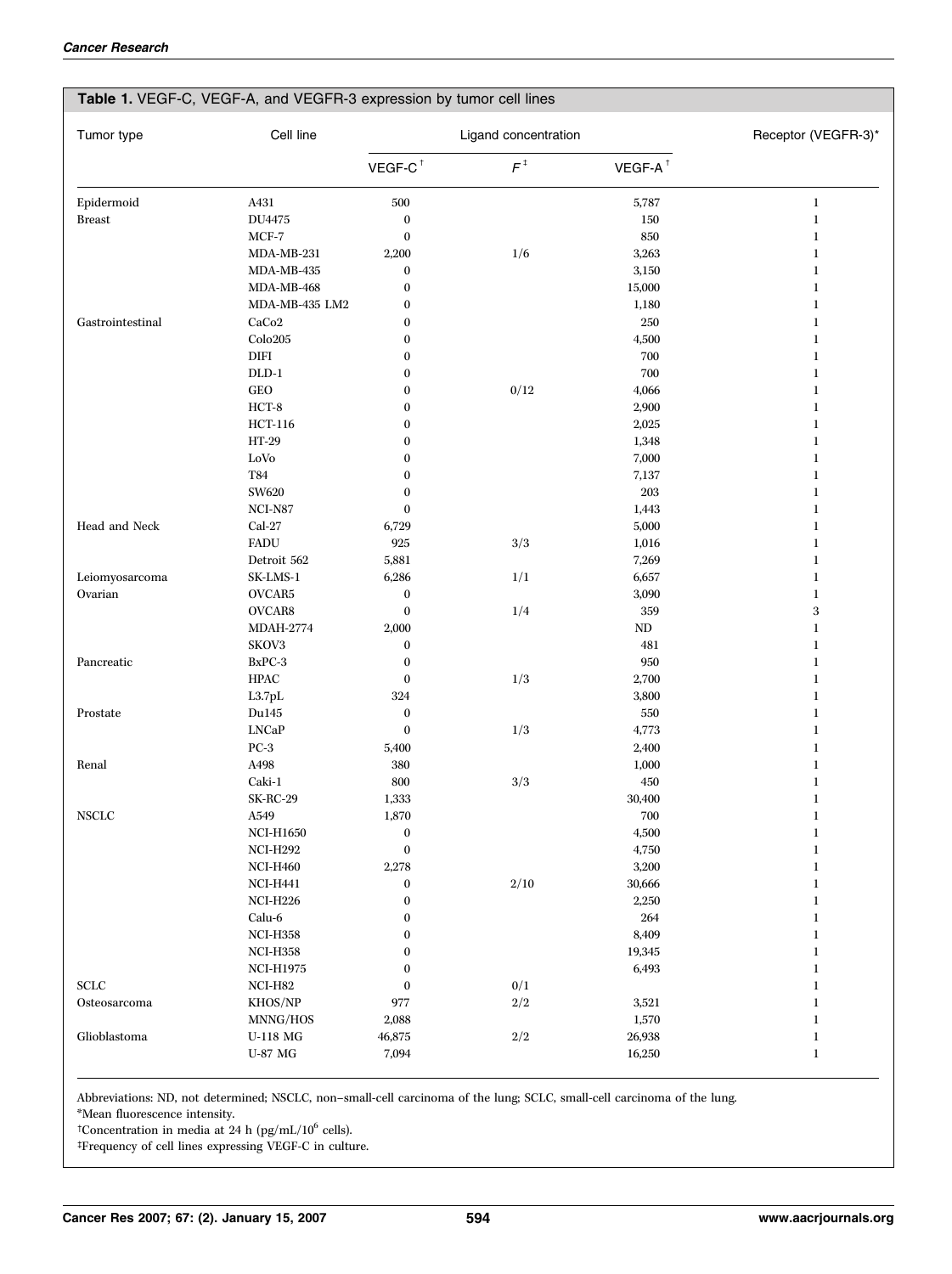Figure 1. Expression of VEGF-D RNA by human tumors. A, to estimate the expression levels of VEGF-D in human tumor samples, we performed a dot blot analysis of VEGF-D mRNA in 241 human tumors  $(T)$  and corresponding normal tissues  $(N)$  from individual patients on a cDNA tissue array. Whereas VEGF-D was expressed in many normal tissues, its expression was in general down-regulated in tumors. No difference in the expression of the housekeeping gene ubiquitin was detected between the normal and tumor tissues in the same array  $(B)$ .



treatment groups. Tumor-bearing mice were treated with antimouse VEGFR-3 antibody [mF4-31C1 (21), control immunoglobulin G (IgG), bevacizumab (ref. 35; obtained from the Helsinki University Hospital, Helsinki, Finland), or in combination every second day by i.p. or i.v. injection of the antibodies]. Tumor volumes were measured with a caliper and calculated according to the formula  $V = \text{width} \times \text{height} \times \text{depth} / 2$ , derived from the formula for the volume of an ellipsoid (24). Tumor volumes were analyzed using repeated-measures ANOVA with the JMP Statistical discovery package (v. 5.1, SAS Institute, Inc., Cary, NC).

In vivo imaging of primary tumors and quantification of bioluminescence signals in vivo. Imaging was done at 1-week time intervals to detect primary tumor growth. For in vivo imaging, mice were injected i.p. with D-luciferin (Synchem, Kassel, Germany) at 150 mg/kg of mouse body weight. The light emitted from the bioluminescent tumors was detected with the IVIS Imaging System (Xenogen, Alameda, CA). Images of bioluminescent signals were acquired and the photonic signal intensities were subsequently quantified using the Living Image software (Xenogen).

Antibodies and immunohistology. Blood vessels were visualized by staining tissue sections with monoclonal antibodies against CD31 (rat antimouse or Syrian hamster anti-mouse antibodies from PharMingen) or MECA-32 (PharMingen). Goat anti-mouse VEGFR-3 (R&D Systems) was used to stain VEGFR-3 in the tumor sections. A polyclonal rabbit antimouse LYVE-1 antibody (25) was used to visualize lymphatic vessels. The primary antibodies were detected with the appropriate Alexa 488 or Alexa

Figure 2. Antibody targeting of VEGFR-3 inhibits the growth of NCI-H460-LNM35 human lung carcinoma. A, tumor response to VEGFR-3 inhibition by mF4-31C1 antibodies was assessed by bioluminescent imaging 1 wk after s.c. inoculation of the luciferase tagged tumor cells into SCID mice. In this experiment, the treatment was started simultaneously with tumor cell implantation. Representative bioluminescent images of mF4-31C1 and rat IgG-treated (Ctrl IgG) primary tumors with an interpretative color bar. B, quantification of the average bioluminescent radiance after mF4-31C1 treatment ( $P = 0.0037$ ;  $n = 7$  in mF4-31C1,  $n = 11$  in control IgG group). C, growth curves of mF4-31C1-treated (dotted line with open circles) and control IgG-treated (line with solid circles) tumors. Bars, SD. D, mean primary tumor weights at the end of the treatment; *bars*, SE.<br>\*\*,  $P < 0.01$ .

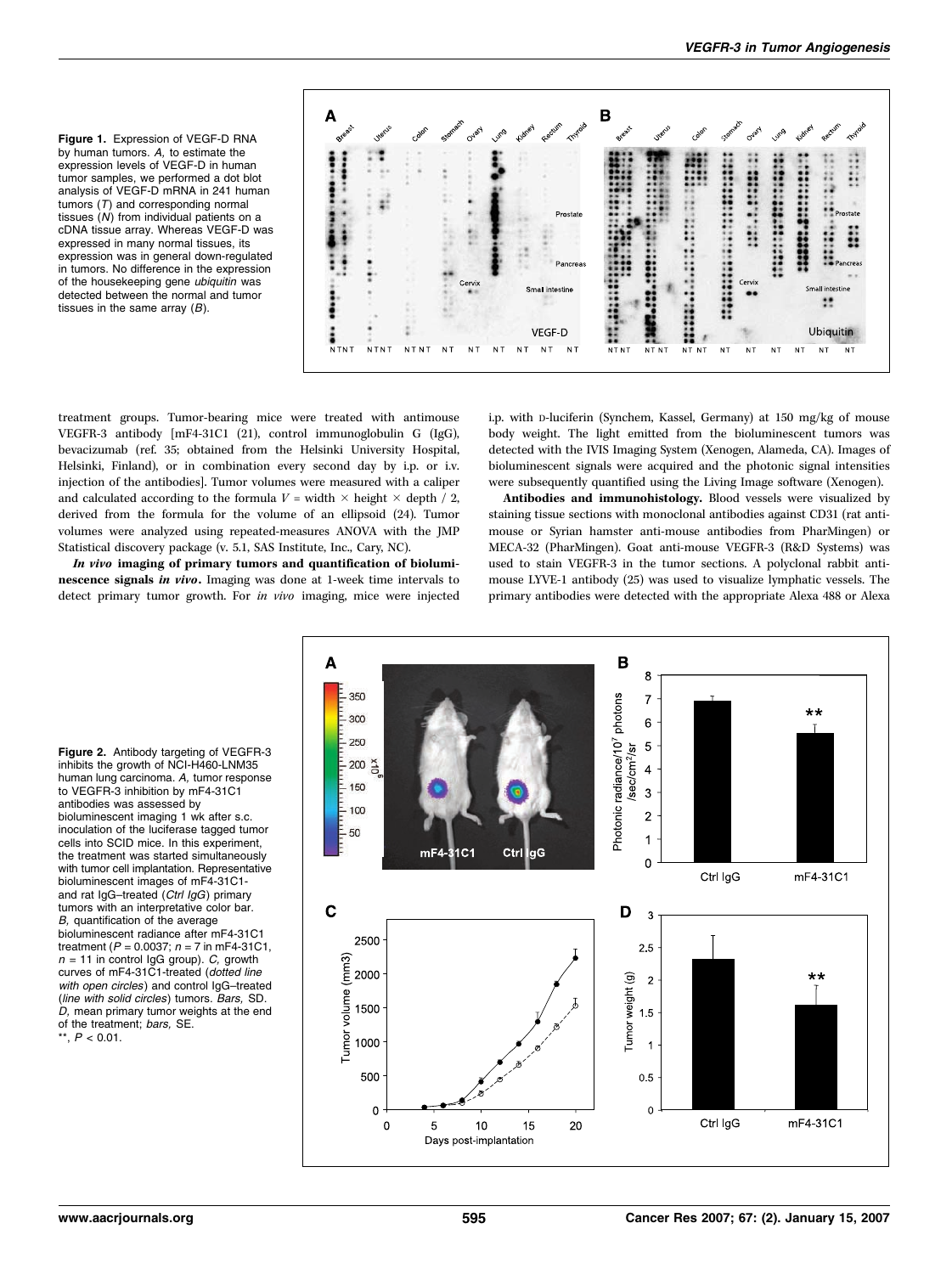594 (Molecular Probes)–conjugated secondary antibodies or by peroxidase immunohistochemistry using the trichostatin A detection method (Perkin-Elmer, Life Sciences). Whole-mount staining was done on  $100$ - $\mu$ m-thick frozen sections. The capture ELISA assays were done per manufacturer's instructions (R&D Systems). To assess the VEGF-D expression in different human tumors and corresponding normal tissues from individual patients, we used a tissue array (Cancer Profiling Array I, Clontech) following the manufacturer's instructions.

Necrosis and hypoxia. Hypoxic tumor tissue was detected by i.v. injection of the hypoxia marker pimonidazole hydrochloride (60 mg/kg; Hypoxyprobe kit, Chemicon International; ref. 40), followed by staining of tissue sections with FITC-conjugated monoclonal antibodies (Hypoxyprobe-1 Mab1, Chemicon International) that recognize pimonidazole adducts in hypoxic tissue proteins.

Image analysis. Sections from eight tumors from both treatment groups were viewed under a Leica DM LB microscope, and images were captured with an Olympus DP50 color camera. The samples were viewed at  $\times 25$ to  $\times$ 100 magnifications. For quantitative analysis of the hypoxic and necrotic areas, the Image-Pro Plus software of MediaCybernetics was used. Necrotic areas were quantified from two to four sections per tumor (four tumors per treatment group) and the whole area of a section was used for quantification.

### **Results**

Recent publications have suggested that VEGFR-3 is expressed in a large fraction of human cancers (27–30). Although we originally cloned VEGFR-3 from the HEL erythroleukemia cell line, our studies had indicated that this receptor is rarely expressed by nonvascular tumor cells in monolayer culture (23, 31, 32). We therefore carried out flow cytometric analysis on 52 tumor cell lines, of which only two (OVCAR8 and HEL) were positive for VEGFR-3 (Table 1). The VEGFR-3-specific staining with the hF4- 3C5 antibody, which recognizes human VEGFR-3 (33), in the OVCAR8 or HEL cell lines was inhibited by incubating the cells with the corresponding immunogen (data not shown). Many of the tumor cell lines secreted VEGFR-3 ligand VEGF-C (18 of 52, 35%; Table 1), whereas none of the cell lines tested secreted VEGF-D as judged by a capture ELISA. All tumor cell lines secreted VEGF165 (detection limits in the capture ELISA analysis were 62 pg/mL for VEGF-D, 94 pg/mL for VEGF-C, and 15 pg/mL for VEGF165; Table 1). Analysis of RNA from 241 human tumors and corresponding normal tissues from individual patients indicated that many normal tissues expressed VEGF-D mRNA, with breast and lung tissues displaying notably high expression. Total VEGF-D mRNA was in general down-regulated in tumors (Fig. 1). It should be noted, however, that VEGF-D expression has been reported in several human tumor types and in tumor stromal cells, such as inflammatory cells (34). Indeed, the analysis of total RNA would not be sensitive enough to high regional expression of VEGF-D.

To determine if the inhibition of VEGFR-3 signaling by a blocking antibody against the receptor would have an effect on primary tumor growth, we treated tumor-bearing nude or SCID mice with the mF4-31C1 antibody. This antibody inhibits ligand binding and phosphorylation of murine VEGFR-3 and blocks VEGF-C-stimulated downstream signaling  $(21, 33)$ .<sup>4</sup> We first studied the effect of m4F-31C1 in early phases of tumor growth by using luciferase-expressing NCI-H406-LNM35 cells in SCID mice (16, 22). Inhibition of tumor growth was evident already after four injections of mF4-31C1 antibodies (Fig. 2A and B). We then investigated later stages of primary tumor growth and expanded our study to other types of tumors. Our results showed that mF4- 31C1 antibodies inhibited the s.c. growth of several different tumor cell lines in nude mice (Fig. 3). Variable inhibition of primary tumor growth by 30% to 44% occurred in xenograft models of human pancreatic carcinomas (BxPC-3 and HPAC), a renal carcinoma (SK-RC-29), a colon carcinoma (HT-29), a prostate carcinoma (PC-3), a large-cell lung carcinoma (NCI-H460-LNM35), and in a mouse lung carcinoma (LLC). The only tumor model tested, which seemed to be very resistant to the anti-VEGFR-3 treatment, was an aggressive, subclone of the human colon carcinoma SW480 (ref. 22; Supplementary Table S1).<sup>5</sup>

Figures 2C and 3 show examples of the growth curves of NCI-H460-LNM35, HT-29, BxPC-3, and PC-3 tumors treated with i.v. (Fig. 2C) or i.p. (Fig. 3) injections of the mF4-31C1 antibodies (open circles, dotted line) or with various controls (solid circles). Significant inhibition of tumor growth was obtained in 7 of 11 experiments with a dose of 40 mg/kg of mF4-31C1 ( $P$  values are shown in Supplementary Table S1). Half of this dose (20 mg/kg) was enough to significantly inhibit tumor growth in the NCI-H460- LNM35 xenograft model when administered into the tail vein (Fig. 2C and D). Although a lower dose (10 mg/kg; Fig. 3B and C, solid boxes) seemed to decrease tumor growth, this effect did not reach statistical significance.

Histologic analysis using antibodies against blood vascular endothelial markers MECA-32 or CD31 revealed that the mF4- 31C1-treated tumors had significantly decreased blood vessel density in comparison with the control antibody–treated tumors (Fig. 4*A, B, E*, and *F*;  $P \le 0.001$ ), suggesting that the antitumor effect was through inhibition of tumor angiogenesis. Reduction in blood vessel density was observed both in the tumor periphery and in the core of the treated tumors (Fig. 4F). These results suggested that VEGFR-3 was expressed in the tumor blood vessels. To confirm this, we double stained tumor sections with antibodies against VEGFR-3 and vascular marker proteins CD31 and LYVE-1. Many of the blood vessel endothelial cells in the NCI-H460-LNM35 tumors were indeed positive for VEGFR-3 in frozen sections double stained for CD31 (Fig. 5A), whereas they lacked staining for the lymphatic marker protein LYVE-1 (data not shown). In addition, the mF4- 31C1-treated tumors lacked intratumoral lymphatic vessels (Fig. 4C and  $D$ ), whereas no effect was detected in the preexisting lymphatic vessels in the skin overlying the tumor (Fig. 4C and D, white arrows), in accordance with previous results (21).

The effect of mF4-31C1 antibody was more pronounced than the mere tumor volume suggested because the mF4-31C1-treated tumors showed significantly more necrosis than the control antibody–treated tumors (Fig. 5B–D). This suggests that anti-VEGFR-3 therapy led to tumor tissue necrosis. In several cases, only a thin peripheral zone of viable tumor remained adjacent to the border of the tumor mass and surrounding host tissues in the mF4- 31C1-treated tumors. The hypoxia marker pimonidazole hydrochloride stained the rim of hypoxic cells between the necrotic area and the viable tumor mass in both mF4-31C1- and control antibody–treated tumors (Fig. 5C and D, arrows). In addition to that, the hypoxia marker stained tumor cells inside the tumor mass in the mF4-31C1-treated tumors (Fig. 5D, arrowheads), indicating the presence of hypoxia in additional areas. Furthermore, a reduced

<sup>&</sup>lt;sup>5</sup> Dr. Tatiana Petrova, personal communication.  $^{5}$  Dr. Tatiana Petrova, personal communication.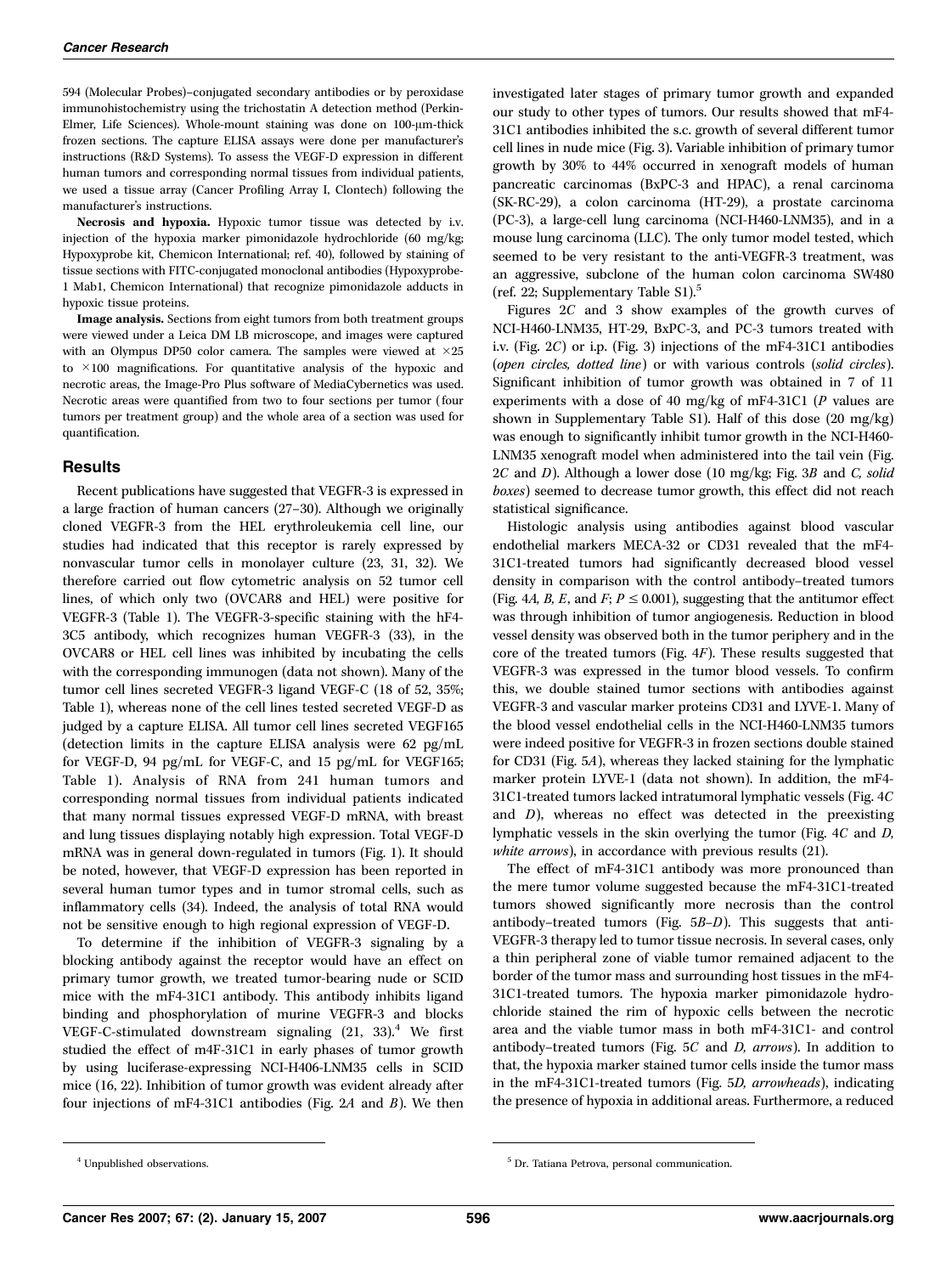

Figure 3. Anti-VEGFR-3 treatment inhibits primary tumor growth in several tumor models. Tumor cells were injected s.c. into nude mice. Tumor volumes were measured by using a caliper. Antibody treatment was started when the tumors were palpable. *Points*, mean tumor volumes during the treatment: *bars*, SE. Line with solid circles, control treatment (PBS); dotted line with open circles, mF4-31C1, 40 mg/kg; line with solid boxes, mF4-31C1, 10 mg/kg.

blood vessel density correlated with increased hypoxia around the vessels in the tumor mass (Fig. 5E and F).

Bevacizumab is a humanized monoclonal antibody against human VEGF, which has been approved for clinical use against metastatic colorectal cancer (35). Bevacizumab was very effective in inhibiting the growth of the NCI-H460-LNM35 xenografts at 5 mg/kg ( $\sim$  70% inhibition; P = 0.002). When a suboptimal dose

(1.5 mg/kg) was used instead, bevacizumab inhibited primary tumor growth to a similar extent as the mF4-31C1 antibodies (35% and 45% inhibition, respectively), whereas a combination of both of these antibodies gave 62% inhibition of primary tumor growth (Supplementary Fig. S1). However, this difference was not statistically significant.

## **Discussion**

Previous studies have shown that blocking the binding of VEGF-C and VEGF-D to VEGFR-3 using the soluble VEGFR-3-IgG Fc fusion protein inhibits tumor lymphangiogenesis and tumor metastasis to lymph nodes (9, 12–14, 16). We show here that treatment of tumor-bearing mice with the mF4-31C1 monoclonal antibody, which antagonizes ligand binding to VEGFR-3, inhibits primary tumor growth in several different experimental tumor models. Surprisingly, the efficacy of anti-VEGFR-3 treatment did not correlate with VEGF-C/VEGF-D expression by the corresponding



Figure 4. Decreased blood vessel density in anti-VEGFR-3–treated tumors. At the end of the treatment, the tumors were excised and prepared for histologic analysis. Blood vessels were stained with an anti-PECAM-1 antibody (A and B, *green*). Anti-VEGFR-3–treated tumors (*B*) showed a decreased density of<br>PECAM-1–positive vessels when compared with control antibody–treated tumors (A). Staining with anti-LYVE-1 antibodies revealed that the mF4-31C1 treated tumors lacked intratumoral and peritumoral lymphatic vessels (D) whereas control antibody–treated tumors contained LYVE-1-positive vessels (C, white arrow). C and D, black arrows, normal lymphatic vessels in the skin overlying the tumor. E, quantification of PECAM-1–positive vessels in the treated NCI-H460-LNM35 tumor xenografts. F, quantification of MECA-32-positive vessels in the periphery and core of the treated SK-RC-29 tumor xenografts. Vessels were counted from three representative sections of each tumor (five per group). DC101, antimouse VEGFR-2 antibody. Bars, SD. T, tumor; S, skin. Magnification,  $\times$  200 (A and B);  $\times$  100 (C and D). Whole-mount staining of 100- $\mu$ m sections (A and B) or staining of 7- $\mu$ m sections on glass slides (C and D). \*\*,  $P < 0.01$ ; \*\*\*,  $P < 0.001$ . Bar, 50  $\mu$ m.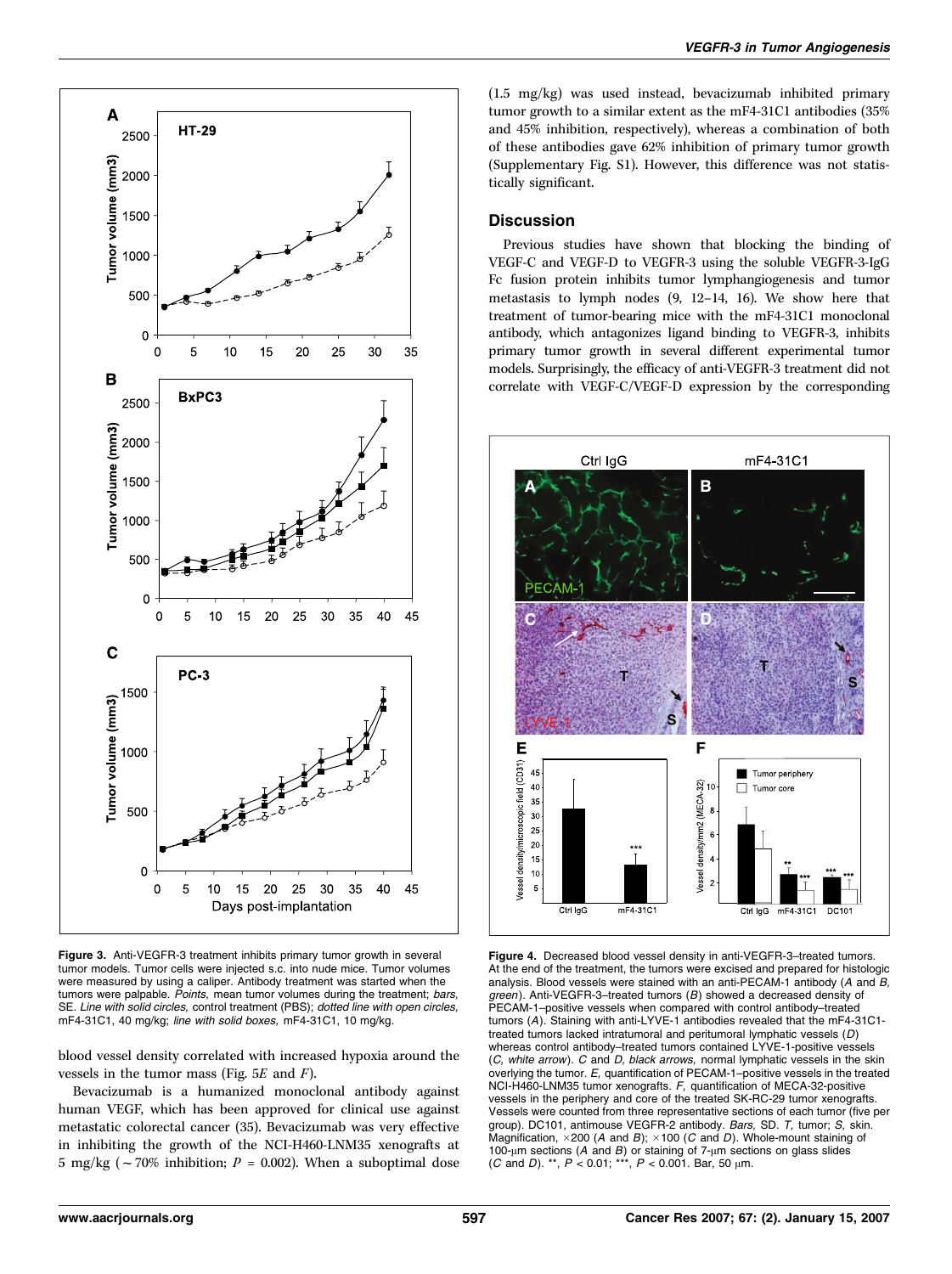

Figure 5. Anti-VEGFR-3-treated tumors show increased necrosis. A, sections from NCI-H460-LNM35 tumors were stained for VEGFR-3 (red). Blood vessels were visualized by anti-PECAM-1 staining (green). B, quantification of necrotic areas in mF4-31C1- and control antibody–treated tumors. Bars, SD. C and D, tumors were excised and hypoxic areas were visualized with a monoclonal antibody that recognizes pimonidazole adducts in hypoxic tissue (C and D, brown). Arrows, rim of hypoxic cells between the necrotic areas (N; blue staining) and viable tumor mass. Note that in the mF431C1-treated tumors, tumor cells inside the tumor mass stain brown for the hypoxia marker (D, black arrows). E and F, thick (100  $\mu$ m) tumor sections were stained with antibodies against PECAM-1 (red) and pimonidazole adducts (green). The mF4-31C1-treated tumors (F) contained fewer blood vessels but larger hypoxic areas when compared with control antibody–treated tumors (E). T, viable tumor tissue. Magnification  $\times$  200 (A),  $\times$  100 (C–F). \*\*\*, P < 0.001. Bar, 50 µm.

tumor cell lines in vitro (Table 1). This may reflect the fact that VEGF-C/VEGF-D–negative tumor cell lines can induce ligand expression in vivo (13) and that inflammatory cells in vivo contribute significantly to VEGF-C/VEGF-D production (36). The inhibitory effect seemed to be through inhibition of angiogenesis because the anti-VEGFR-3–treated tumors contained significantly less blood vessels than the control antibody–treated tumors.

In a previous study, the rat anti-VEGFR-3 monoclonal antibody AFL4 was reported to inhibit tumor xenograft growth in mice by compromising the integrity of tumor blood vessels, leading to microhemorrhages (20). However, in our hands, the AFL4 antibody does not inhibit ligand binding or phosphorylation of VEGFR-3 nor does it block VEGF-C-stimulated cell proliferation (21). This means that the reported in vivo effects of the AFL4 are mediated by a mechanism other than the direct inhibition of ligand binding as with mF4-31C1 (21). For example, the AFL4 antibody could inhibit receptor dimerization or promote receptor internalization or antibody-dependent cytotoxicity. In our present study, we started the treatment when palpable, established tumors were detected in the mice, whereas in the study by Kubo et al. (20), the treatment was started simultaneously with tumor implantation and no significant inhibition was observed when treatment was started later. After the first submission of our manuscript, Roberts et al. (37) reported on decreased tumor growth in an orthotopic VEGF-C expression vector–transfected human mammary carcinoma xenograft in nude mice that were treated with the mF4-31C1 antibody for 6 weeks starting at the time of tumor cell inoculation. Their treated and untreated tumors were less than 100 and 150  $mm<sup>3</sup>$  in size, respectively. This would correspond to a spheroid tumor diameter of 5.8 and 6.6 mm, respectively. Because such size range makes quantitative assessment very difficult in our experiments, we started the antibody treatment only after the tumors reached this size. Besides inhibiting tumor angiogenesis, the mF4-31C1 treatment blocked formation of tumor-associated lymphatic vessels that have been associated with lymphatic metastasis, whereas it did not affect preexisting lymphatic or blood vessels. Similarly, no effect on mature lymphatic vessels or blood vasculature was observed when the VEGFR-3 pathway was blocked by the soluble receptor produced transiently by adenovirus or adeno-associated virus (14, 26). Further work should define the mechanisms involved in the reduced tumor angiogenesis up on VEGFR-3 blockade.

Tumor angiogenesis is promoted by multiple pathways that include both oncogene-driven and tumor-associated, hypoxiadriven expression of proangiogenic factors such as VEGF and perhaps down-regulation of angiogenic suppressors (38). Tumor cells and stromal macrophages in several tumor types express VEGF-C or VEGF-D, and their receptor VEGFR-3 is commonly expressed in the angiogenic tumor vasculature and stromal macrophages (36), but not, in general, in tumor cells or in most normal vessels (39). Our results in this study suggest that VEGF-C/ VEGF-D and their receptors contribute to angiogenesis and growth in at least some tumors. Monotherapy with a single antiangiogenic agent may not be sufficient to counteract the numerous angiogenic factors produced by cancer cells and/or stromal cells during tumor progression. The usefulness of VEGFR-3 blocking antibodies will next be further explored in combination studies with other antiangiogenic and antitumor agents. Indeed, in some tumor types, effective inhibition of tumor progression may require inhibition of multiple angiogenic targets.

### Acknowledgments

Received 9/26/2006; revised 10/31/2006; accepted 11/10/2006.

Grant support: Finnish Academy of Sciences, Finnish Cancer Organizations, U.S. NIH grant 5 R01 HL075183-02, and the European Commission (Lymphangiogenomics) grant LSHG-CT-2004-503573.

The costs of publication of this article were defrayed in part by the payment of page charges. This article must therefore be hereby marked advertisement in accordance with 18 U.S.C. Section 1734 solely to indicate this fact.

We thank Dr. Tatiana Petrova for the SW480R cell line, Drs. Mark Achen and Steven Stacker for comments on the manuscript, Mari Helanterä and Sanna Lampi for technical assistance, and Rajiv Bassi, Marie Prewett, and Francine Carrick for assistance with the animal studies.